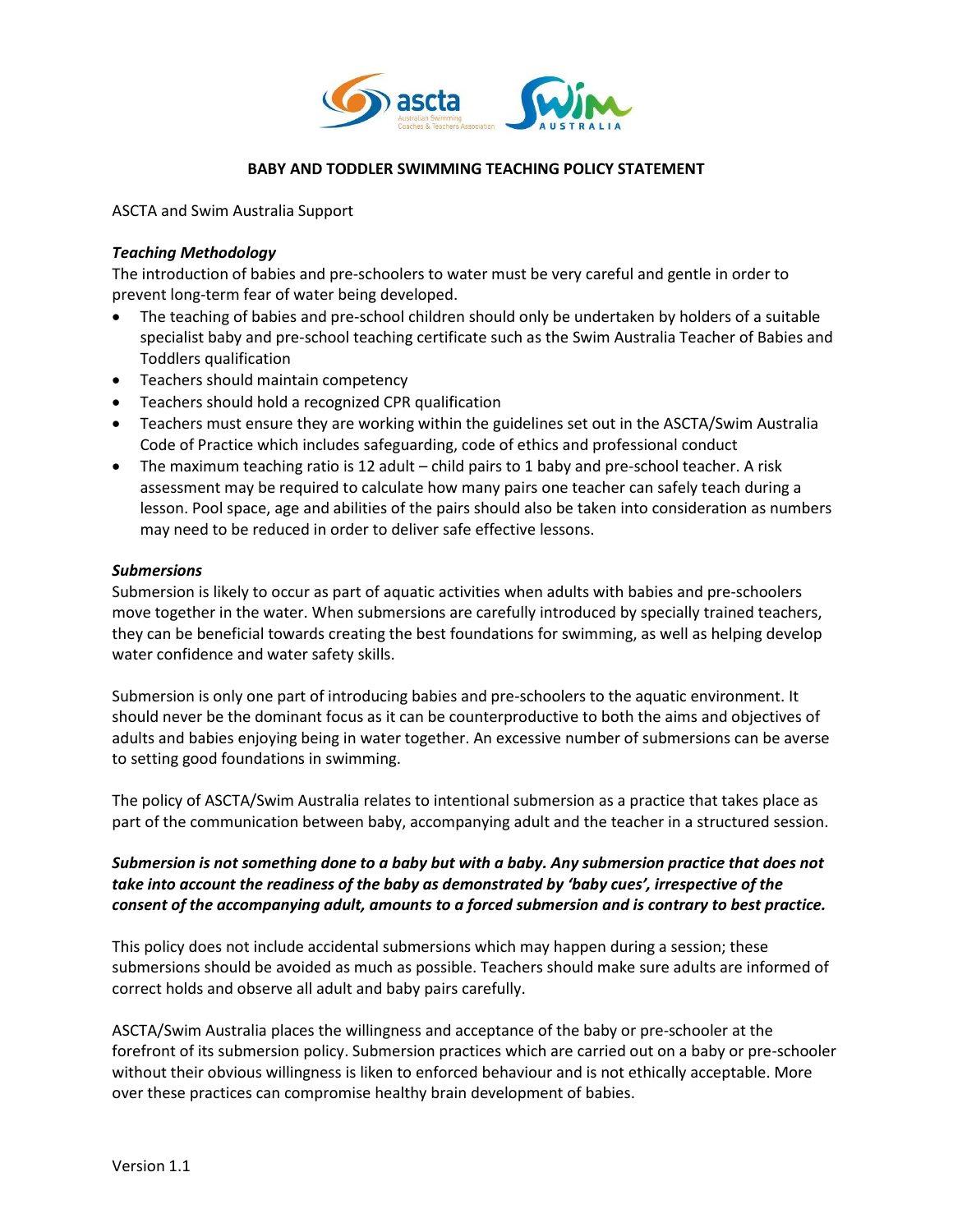

### *Forced submersion is contrary to best practice; it must not be carried out.*

ASCTA/Swim Australia recognizes 3 classes of acceptable submersions:

Intentional submersion

Submersions intended as part of a structured session, but only carried out as baby or pre-schooler led, after accompanying adults have been briefed by the teacher in the observation of positive cues. Pre-schooler initiated submersion

Activities led by the teacher such as jumping in, blowing bubbles, jumping from a raft may lead to submersions initiated by the toddler or pre-schooler.

# Accidental submersion

The baby/pre-schooler falls in or is submerged inadvertently due to loss of balance during shared activities with the accompanying adult. Teachers are specially trained to manage accidental submersions to avoid distress being caused to either the baby/pre-schooler or accompanying adult.

# *Guidelines for Best Practice*

- Intentional submersion should only take place when the baby/pre-schooler shows signs that he/she is ready, and only then as part of a fun exercise. If carried out at an inappropriate time, submersion may lead to distress and may result in a baby/pre-schooler experiencing long term fear of water.
- Submersion practices should be progressive and should be stopped immediately if the baby/preschooler shows any signs of distress or unhappiness.
- Submersions should only take place with the active involvement of the baby/pre-schooler; it should not be attempted when the baby/pre-schooler is looking away or is unaware of what is about to happen.

# *Frequency of Intentional Submersions*

The frequency, depth and duration of submersions should be controlled within the guidelines set out below:

- The frequency of intentional submersions should be based on the baby/pre-schoolers age, physical ability and experience. It will also depend upon the swimming teacher's style and technique of teaching.
- The number of intentional submersions per session should be built up progressively at the baby/preschooler's pace.

# *Depth of Submersion*

The depth of submersion is dependent upon age, physical ability and experience of the baby.

ASCTA/Swim Australia recommend that:

- No baby under 12 months should be submerged to a depth greater than 1 metre, this is a maximum depth. Surface swims with face submerged is recommend for babies with a gradual build up to deeper as toddlers develop.
- Toddlers/pre-schoolers over 12 months can progressively build up to a maximum submersion depth of 1 metre.

# *Duration of Submersion*